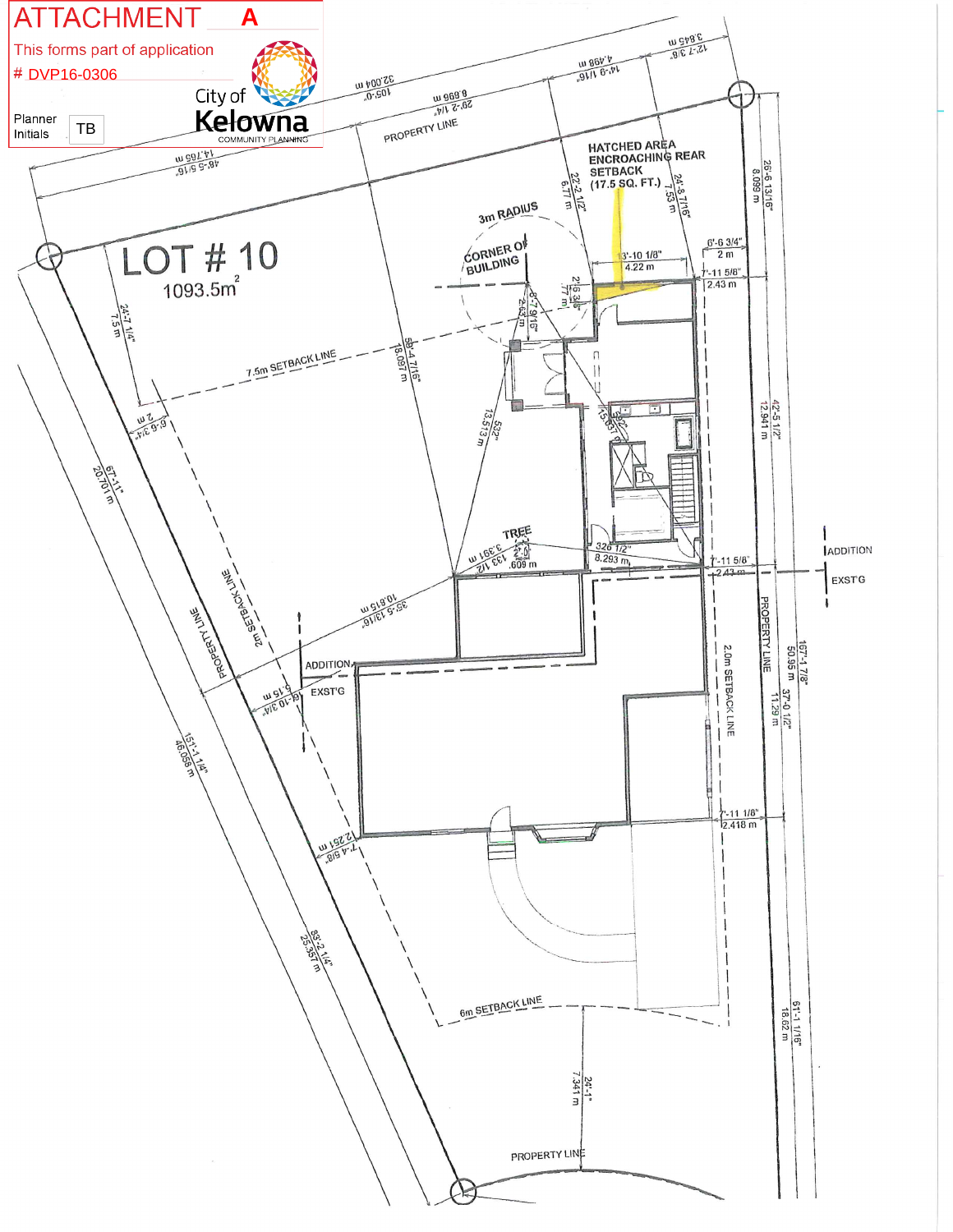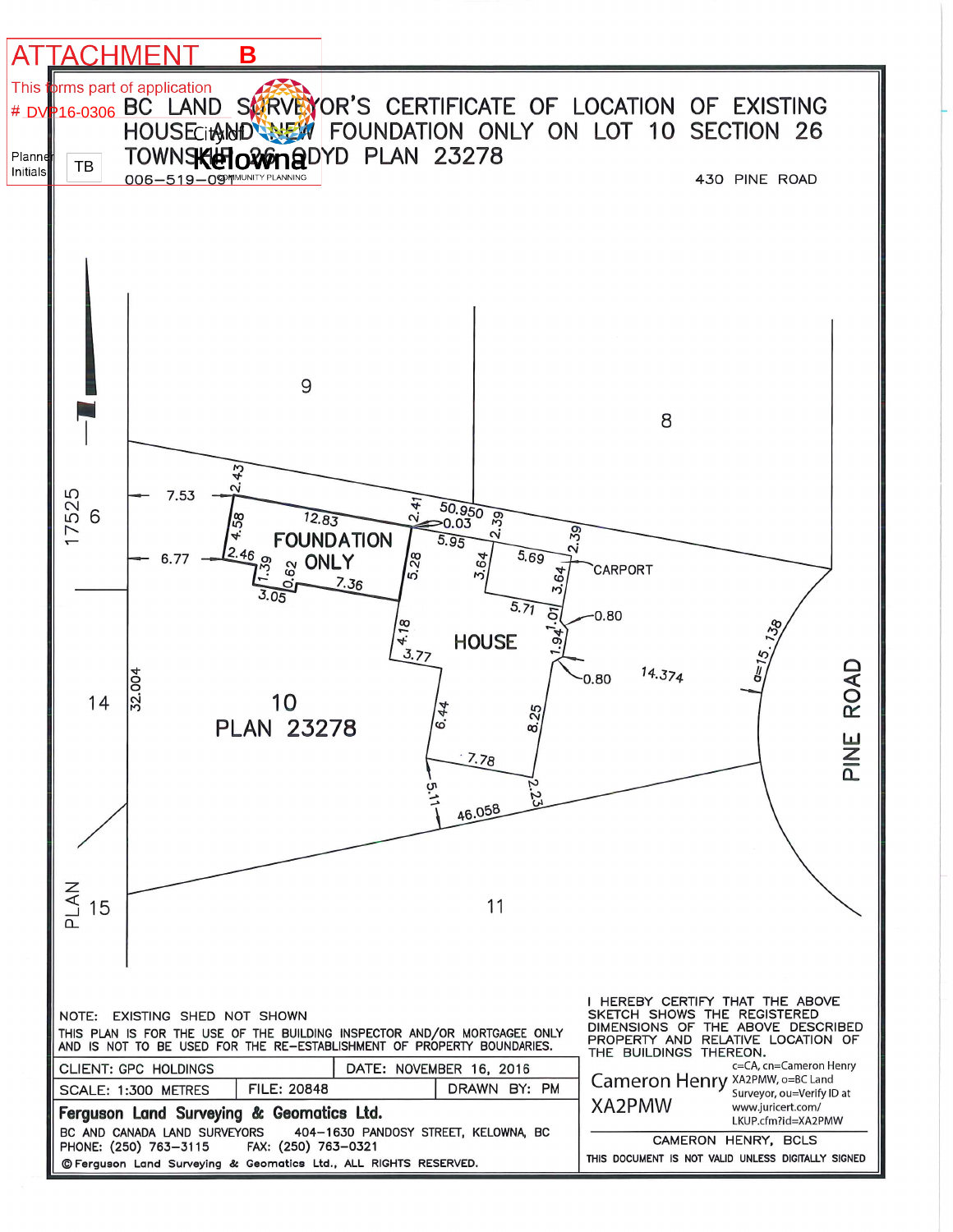# DEVELOPMENT VARIANCE PERMIT



## **APPROVED ISSUANCE OF DEVELOPMENT VARIANCE PERMIT NO. DVP16‐0306**

| <b>Issued To:</b>             | Callie Joe Pasitney                               |
|-------------------------------|---------------------------------------------------|
| <b>Site Address:</b>          | 430 Pine Road                                     |
| <b>Legal Description:</b>     | Lot 10, Section 26, Township 26, ODYD, Plan 23278 |
| <b>Zoning Classification:</b> | RU1-Large Lot Housing                             |

## **SCOPE OF APPROVAL**

This Permit applies to and only to those lands within the Municipality as described above, and any and all buildings, structures and other development thereon.

This Permit is issued subject to compliance with all of the Bylaws of the Municipality applicable thereto, except as specifically varied or supplemented by this Permit, noted in the Terms and Conditions below.

The issuance of a Permit limits the Permit Holder to be in strict compliance with regulations of the Zoning Bylaw and all other Bylaws unless specific Variances have been authorized by the Permit. No implied Variances from bylaw provisions shall be granted by virtue of drawing notations that are inconsistent with bylaw provisions and that may not have been identified as required Variances by the applicant or Municipal staff.

## **1. TERMS AND CONDITIONS**

THAT variances to the following sections of Zoning Bylaw No. 8000 be granted:

#### **Section 13.1.6(E): RU1 – Large Lot Housing Development Regulations**

To vary the required minimum rear yard from 7.5m required to 6.77m proposed.

AND FURTHER THAT this Development Variance Permit is valid for two (2) years from the date of Council approval, with no opportunity to extend.

#### **2. PERFORMANCE SECURITY**

None required.

## **3. DEVELOPMENT**

The land described herein shall be developed strictly in accordance with the terms and conditions and provisions of this Permit and any plans and specifications attached to this Permit that shall form a part hereof.

If the Permit Holder does not commence the development permitted by this Permit within two years of the date of this Permit, this Permit shall lapse.